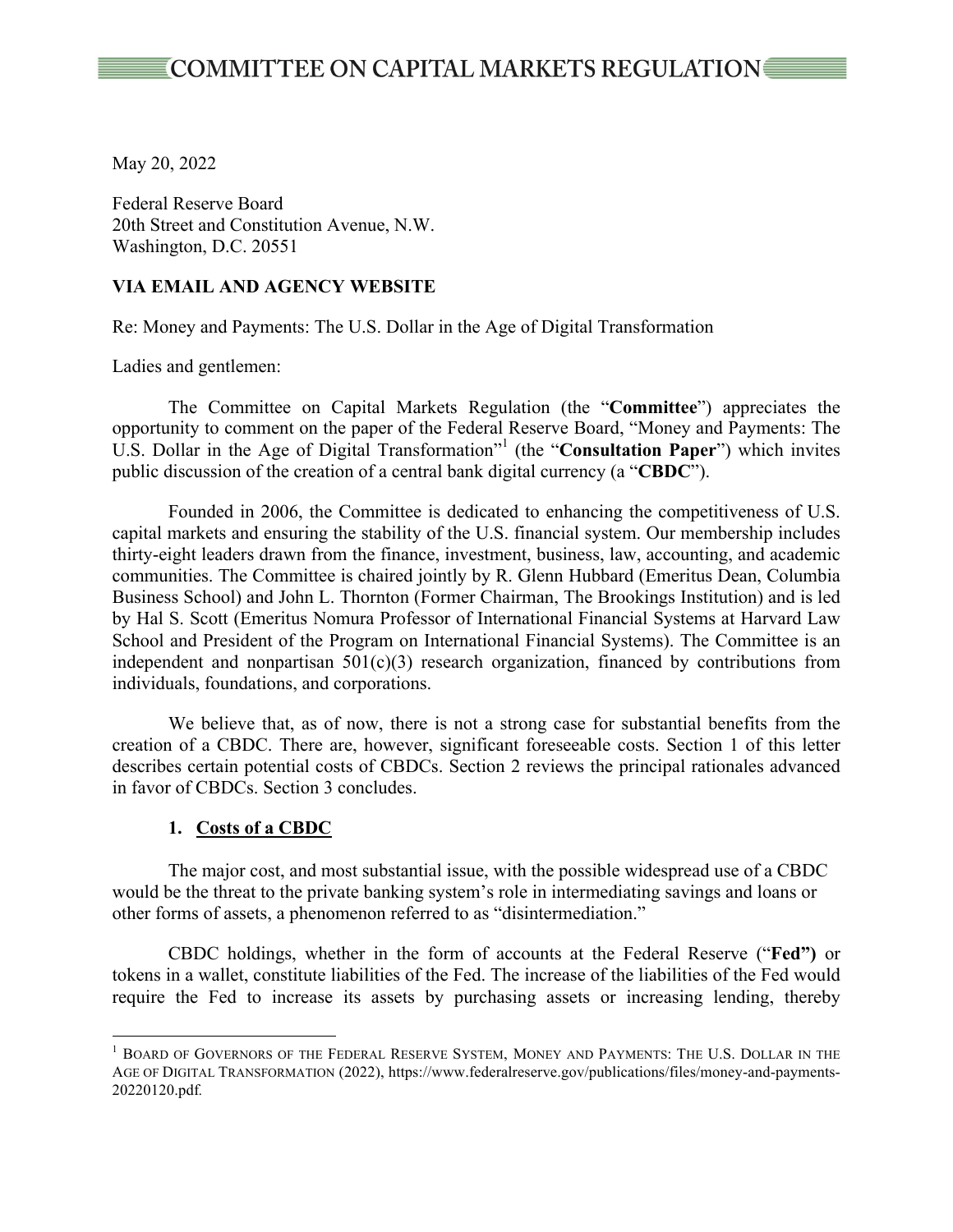## © COMMITTEE ON CAPITAL MARKETS REGULATION

expanding the role of the government in intermediation, and thus diminishing the role of the private banking sector. Relying on the government rather than the market to provide credit in this fashion would be inefficient. It also raises major issues of political economy, since it could significantly increase the role of the government in the economy. Moreover, this expanded role would be effectuated through an independent central bank rather than through the elected legislature and the executive branch.

Measures intended to limit a CBDC's disintermediating effect, such as imposing limits on CBDC holdings or negative interest rates, would be difficult to devise—what would be the amount of such limits or negative interest rate, and when would these measures be triggered? Limits on CBDC holdings would also affect banks of different sizes unequally: in particular, a low limit would likely have a greater effect on smaller banks, since there is evidence that smaller banks tend to have smaller average account sizes. <sup>2</sup> Moreover, if any of the purported benefits of a CBDC materialize, capping CBDC holdings would limit the extent of those benefits.

It has been suggested that the Fed could re-intermediate the funds it attracts through CBDC holdings by returning the funding it receives in the form of CBDC deposits to the banking system. It is however unclear how such a measure could be carried out without undesirable side effects. Assuming a bank depositor could only exchange cash-denominated bank deposits for CBDC through its own bank, the Fed would execute the transfer by debiting the transferring bank's account and crediting the account of the CBDC holder. The Fed could, in theory, then return the CBDC funds to the transferring bank by making a loan to the transferring bank, thus maintaining the same level of individual bank funding.<sup>3</sup> But constant Fed funding to individual banks based on depositors' shifts from the deposits of individual banks to CBDC could unduly expose the Fed to safety and soundness concerns (since faltering banks would get more Fed funding) and would increase the percentage of the funding available to the banking system that is government supplied rather than market based. Any significant credit losses the Fed incurs in connection with these loans would risk political attack on the Fed and thus threaten its independence on its core function, monetary policy.

The Fed could alternatively return the CBDC funds it receives to the banking system via an auction to qualifying banks. This measure could maintain the same level of total funding to the banking system but would alter the funding available to individual banks (quite apart from their safety and soundness) and still increase Fed funding overall to the banking sector, and thus its overall role in the economy.

Additional costs associated with the introduction of a CBDC are identified in Section 2 below, namely the potential infringement of privacy that would accompany a more trackable

 <sup>2</sup> *See* Jeffrey A. Clark, *Economies of Scale and Scope At Depository Financial Institutions: A Review of the Literature*, 73(8) ECONOMIC REVIEW, FEDERAL RESERVE BANK OF KANSAS CITY 16, 24 (1988), https://www.kansascityfed.org/documents/1039/Full\_publicationBE64D1A9-46BB-4E6E-A17D-7C8F25376624.pdf. 3 *See* Francesca Carapella & Jean Flemming, *Central Bank Digital Currency: A Literature Review*, FEDS NOTES

<sup>(</sup>Nov. 9, 2020), https://www.federalreserve.gov/econres/notes/feds-notes/central-bank-digital-currency-a-literaturereview-20201109.htm.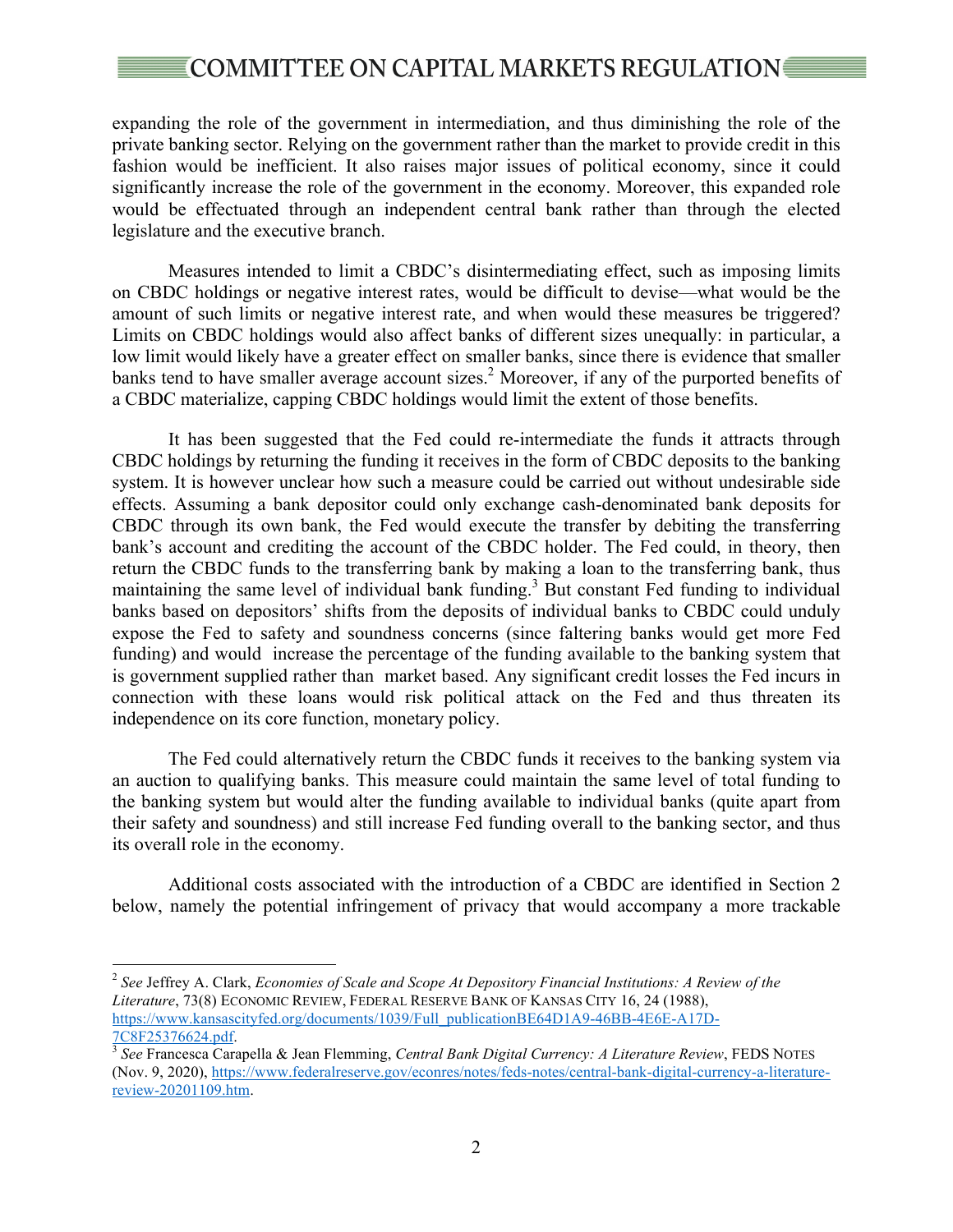# ∶COMMITTEE ON CAPITAL MARKETS REGULATION

digital currency as compared with cash, and the possible increased risk to the financial system that arises from the ability of depositors to transfer funds into a CBDC in a financial crisis.

#### **2. Benefits of a CBDC**

In this section, we evaluate six reasons advanced in favor of CBDCs and conclude in each case that the envisioned benefits are either invalid, uncertain, or achievable by other means.

#### *i) Payment facilitation and financial inclusion.*

One of the main reasons offered in support of a CBDC is that a CBDC could improve the retail payment system to allow faster payments. However, such payments can already be efficiently made today through debit and credit cards, or through platforms like Venmo and Zelle. The private sector is continuing to provide new alternatives and the Fed is nearing the deployment of its FedNow service. While some have criticized the existing private payment system, specifically those provided by VISA and Mastercard, as anti-competitive due to the charging of interchange fees, it is hard to argue that the market would function better with a further expansion of government, through the Fed, in the payment system. Indeed, various commentators cast doubt on the utility of a CBDC as an indirect check on interchange fees<sup>4</sup> and argue that if the government seeks to moderate interchange fees, that objective is better served by direct regulation.<sup>5</sup> The Fed has in fact already implemented regulations limiting debit card interchange fees: Section 1075 of the Dodd Frank Act (also known as the Durbin Amendment) requires debit interchange fees charged by issuers with \$10 million or more in assets to be "reasonable and proportional to the cost incurred by the issuer" and authorizes the Fed to issue implementing regulations. <sup>6</sup> The regulations issued thereunder limit debit interchange fees received by such issuers to 21 cents plus  $0.05\%$  of the transaction value.<sup>7</sup> Moreover, a CBDC system would not be without its own unique transaction costs: for example, the intermediaries and wallet providers necessary for a functioning CBDC payment system would presumably require monetary compensation for their services.

It is also argued that CBDCs would facilitate more efficient cross-border payments for retail customers. However, very little concrete research exists on how a CBDC would remedy the problems with cross-border payments. One line of argument revolves around the high cost of remittances. It remains unclear however precisely how as a technical matter a CBDC could reduce such costs. Further, a major portion of the cost of cross-border payments consists of currency conversion costs. Indeed, the reduction of currency conversion costs was a major reason for the adoption of the Euro. It remains to be seen how a U.S. CBDC, possibly in conjunction with CBDCs in other jurisdictions, could reduce such costs. Moreover, there have

 <sup>4</sup> *See* David Andolfatto, *On the Necessity and Desirability of a CBDC* 6 (2021), https://gceps.princeton.edu/wpcontent/uploads/2021/11/21oct\_Andolfatto-paper\_CBDC4US.pdf; Gregory Baer, *Central Bank Digital Currencies: Costs, Benefits and Major Implications for the U.S. Economic System* 5 (BPI Staff Working Paper, 2021), https://bpi.com/wp-content/uploads/2021/04/Central-Bank-Digital-Currencies-Costs-Benefits-and-Major-Implications-for-the-U.S.-Economic-

System.pdf?utm\_source=media&utm\_medium=email&utm\_campaign=cbdcs&utm\_content=invite%201. <sup>5</sup> *See* Andolfatto, *supra* note 4, at 6. <sup>6</sup>

 $\frac{6}{12}$  Dodd-Frank Wall Street Reform and Consumer Protection Act § 1075, 15 U.S.C. § 1693o-2(a)(1).  $\frac{7}{12}$  C.F.R. § 235.3 (2021).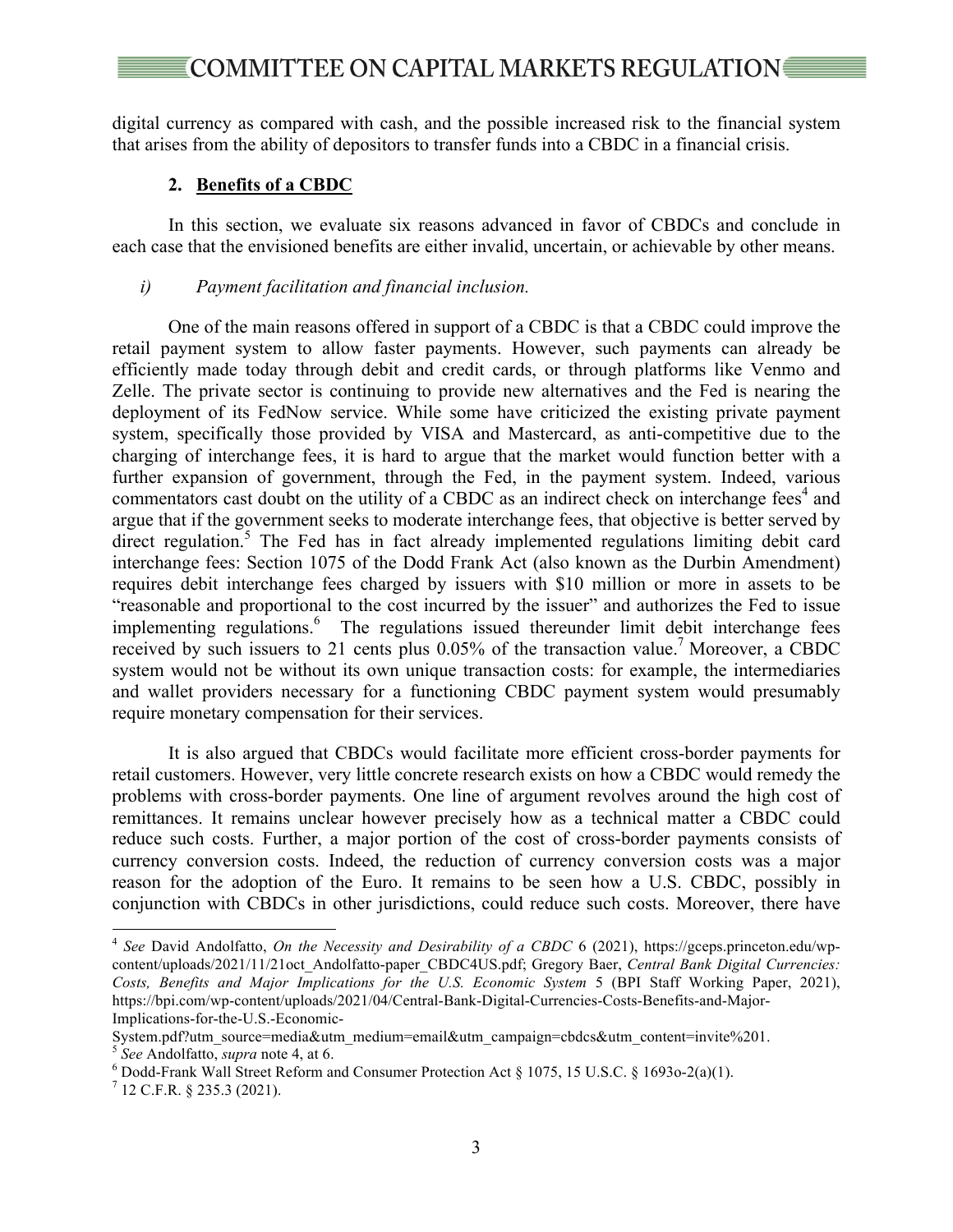# **[COMMITTEE ON CAPITAL MARKETS REGULATION]**

been detailed proposals for the facilitation and optimization of cross-border payments that do not involve CBDCs or other cryptocurrencies.<sup>8</sup> Alternatively, if the decision were made not to charge for the cost of remittances, then that would be a financial inclusion issue, which is addressed in the paragraph below, and not related to enhanced efficiency of cross-border payments involving CBDC.

One way that CBDCs could advance financial inclusion is by allowing individuals without bank accounts to make and receive payments through accounts at the Fed. However, according to FDIC surveys, the most common reasons why individuals do not hold bank accounts are the amount and unpredictability of fees and the inability to meet minimum balance requirements.<sup>9</sup> Both fees and minimum balance requirements arise because the bank must recoup the costs associated with maintaining a deposit account. Obviously, the provision of payment services through the Fed would also entail costs. If the Fed did not pass on these costs to consumers in the form of fees or minimum balance requirements, then its remittances to the Treasury would be reduced, and so taxpayers in general would be underwriting the provision of such services. Such fiscal support for the unbanked should require Congressional authorization, and it is unclear how cost-free Fed accounts could be limited just to those with the inability to pay for them.

Another related reason advanced for a CBDC is the possibility of using Fed accounts to distribute federal benefits, such as welfare payments, tax refunds, or most recently COVID support funds. However, the swift distribution of substantial amounts of federal benefits is demonstrably feasible without the creation of a CBDC. In particular, the federal government distributed over \$1 trillion in COVID-related benefits without a CBDC, including to persons without bank accounts through such methods as privately managed pre-paid cards.<sup>10</sup> Moreover, if the government sought to facilitate the distribution of government benefits, a CBDC would not be necessary to do so, as the government could do so through Treasury accounts.<sup>11</sup>

The Consultation Paper notes the potential existence of a narrower use case for a CBDC designed for "large value institutional payments . . . not widely available to the public."<sup>12</sup> We believe that such a use case warrants further study.

 <sup>8</sup> *See* Ulrich Bindseil & George Pantelopoulos, *Towards the holy grail of cross-border payments* (2022), https://papers.ssrn.com/sol3/papers.cfm?abstract\_id=4057995. <sup>9</sup> See FEDERAL DEPOSIT INSURANCE CORPORATION, HOW AMERICA BANKS: HOUSEHOLD USE OF BANKING AND

FINANCIAL SERVICES 2019 FDIC SURVEY 3 (2020), https://www.fdic.gov/analysis/household-survey/2019report.pdf (49% of respondents among unbanked households indicated that they did not have a bank account because they did not have enough money to meet minimum balance requirements; 66% of respondents indicated that bank fees were either too high or too unpredictable).

<sup>10</sup> *See* HOWELL JACKSON & TIMOTHY G. MASSAD, THE TREASURY OPTION: HOW THE US CAN ACHIEVE THE FINANCIAL INCLUSION BENEFITS OF A CBDC NOW (2022), https://www.brookings.edu/research/the-treasury-optionhow-the-us-can-achieve-the-financial-inclusion-benefits-of-a-cbdc-now/.<br><sup>11</sup> *See id.* 12 BOARD OF GOVERNORS OF THE FEDERAL RESERVE SYSTEM, *supra* note 1, at Note 19.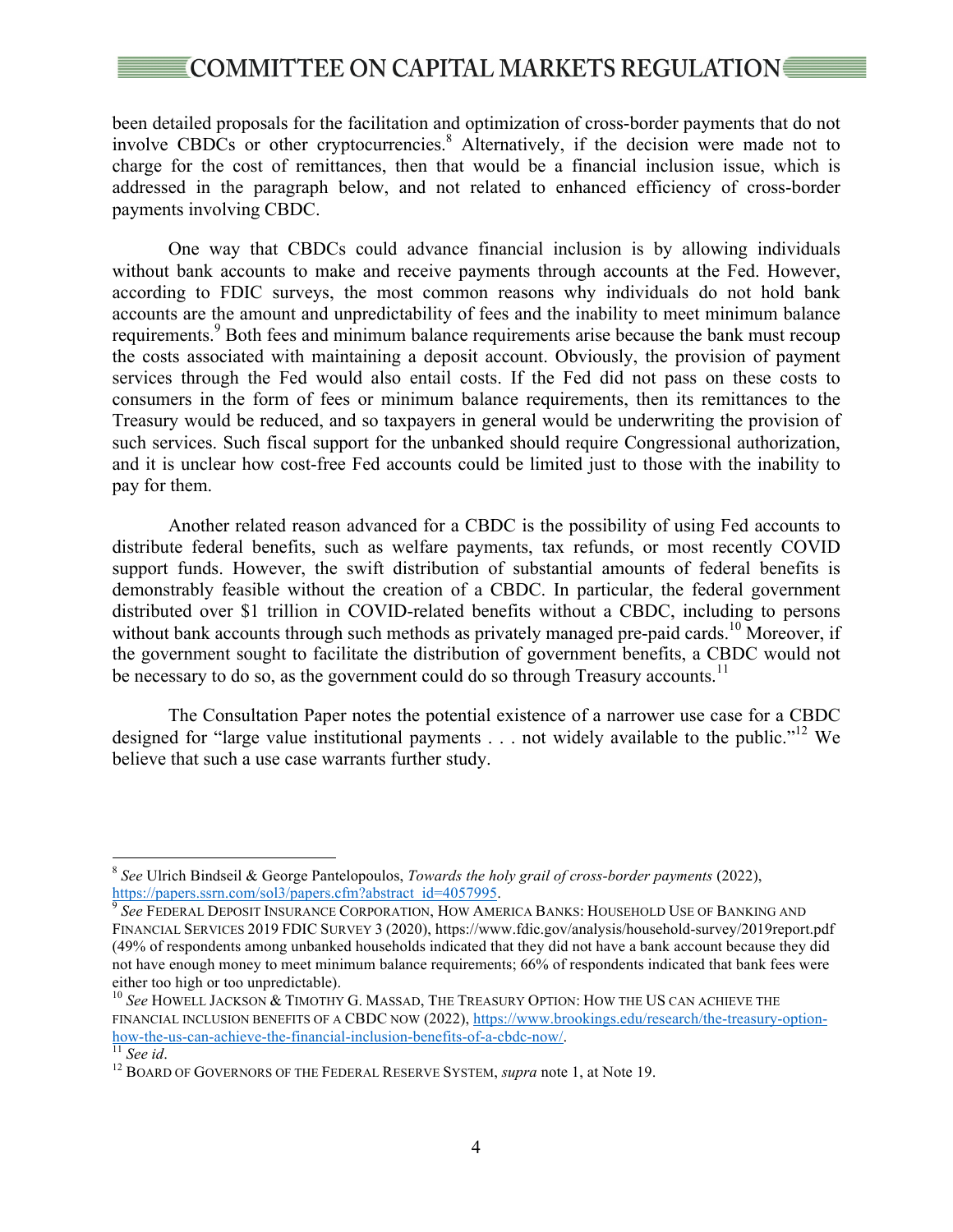## *ii) Defensive reasons.*

A second set of reasons offered in favor of a CBDC can be characterized as "defensive." First is the concern that the rise in use of stablecoins could threaten financial stability (for example, if coin providers could not meet redemption demands or had operational failures), pose problems for the conduct of monetary policy, or be used to avoid tax and anti-money laundering ("**AML**"), terrorism, or sanction provisions. However, these concerns could be met by more highly regulating stablecoins, or in the extreme case, prohibiting them. Further, it is unclear how the creation of a CBDC in and of itself would defend against such dangers if the use of stablecoins was still permitted. Consumers might still choose to hold stablecoins in substantial amounts even following the introduction of a CBDC.

A second defensive reason is to counter the development of a CBDC by other jurisdictions, most particularly China. The major concern is that the CBDC that China has recently developed, known as e-CNY, could enhance the reserve currency status of the renminbi. In our view, the reserve status of the renminbi is undermined by fundamental factors, such as the use of capital controls, concern with political stability and the unavailability of liquid assets to invest in. It is far from clear how a Chinese CBDC would override these concerns.

## *iii) Limiting tax and AML avoidance*

A third purported benefit of a CBDC would be to limit tax or AML avoidance that can currently be achieved through the use of cash. This benefit assumes that cash would be outlawed or substantially limited in conjunction with the creation of a CBDC. Without such a prohibition or limitation, persons seeking to circumvent tax and AML laws would likely avoid the CBDC and continue to use cash. No blueprint has been advanced as to how such a prohibition or limitation could practically be achieved without unduly affecting the legitimate use of cash for small payments, particularly by the unbanked. Furthermore, there would be a major concern with the loss of privacy that could follow from mandated use of a trackable digital currency. While a CBDC system could be designed to limit the ability of the government to monitor the use of the CBDC, these limits would then conflict with the goal of curtailing illegal activity.

### *iv) Financial stability*

A fourth purported benefit of a CBDC would be to increase financial stability by providing its holders with an asset that, unlike a bank deposit, is "unrunnable" - that is, a CBDC would not be subject to the risk that a sudden and severe spate of withdrawals would make a depositor's CBDC funds unavailable. However, the effect of the availability of such an "unrunnable" asset, if held in substantial amounts, could be to undermine severely the critical role of the banking system in allocating capital. Most particularly, in a crisis scenario the availability of a CBDC may threaten the stability of the banking system by driving bank account holders to transfer their assets from bank deposits to CBDC (i.e., Fed accounts), thus spurring a bank run. In this respect, what might appear to be a benefit of a CBDC could in fact be a significant cost.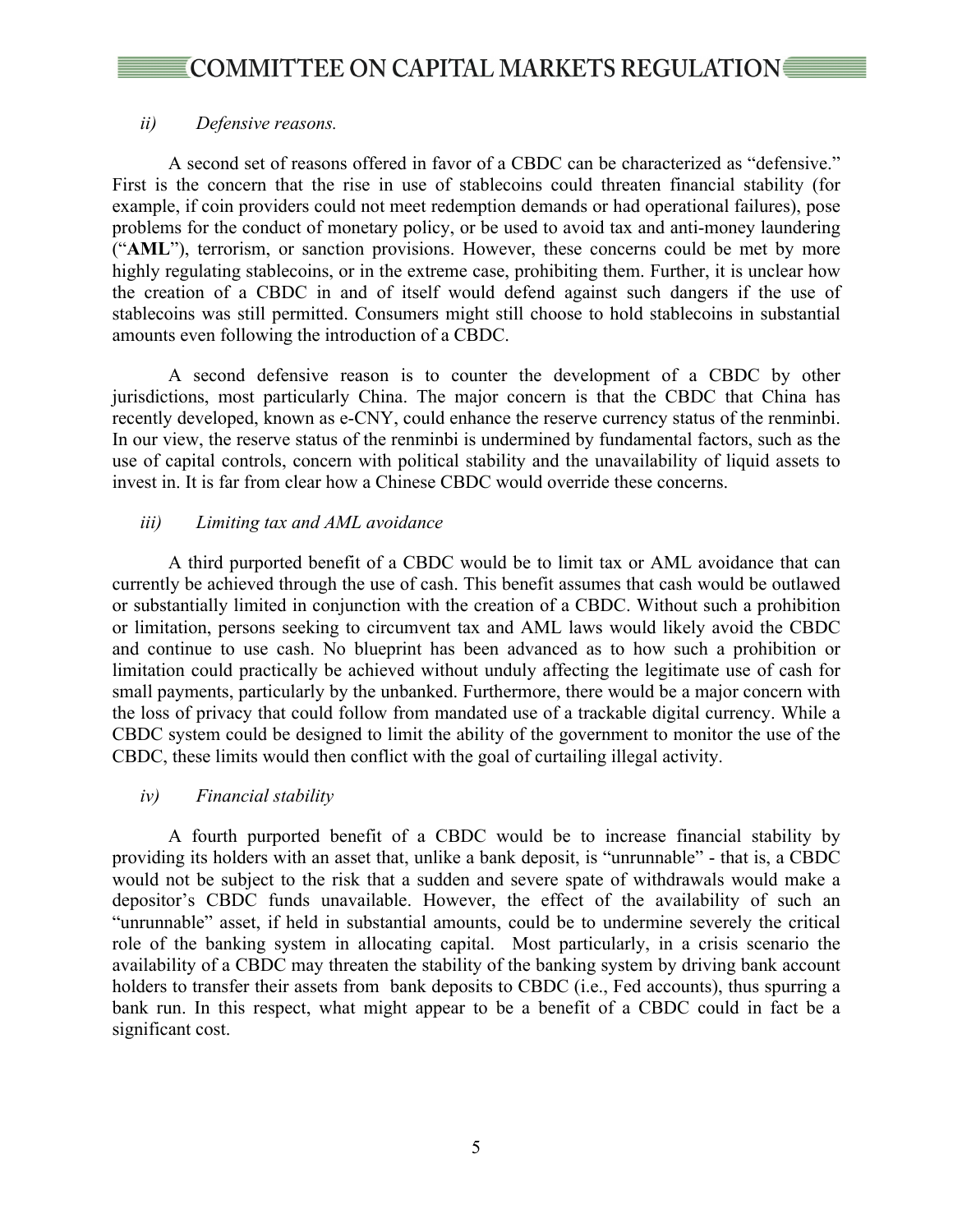## *v) Monetary policy*

A fifth purported benefit of a CBDC would be to enhance monetary policy through the ability to directly pay interest on a CBDC, or to charge interest on CBDCs as part of a negative interest rate policy, neither of which is practically possible with physical currency held outside of bank accounts. These features could also be characterized as a "defensive" rational, insofar as cryptocurrencies or stablecoins could make monetary policy more difficult to conduct if holdings of cryptocurrencies and stablecoins become sufficiently large. However once again, if the government believes that cryptocurrencies or stablecoins pose a legitimate threat to monetary policy, the more direct response would be to prohibit or highly limit the growth of cryptocurrencies or stablecoins.

One might also consider whether the introduction of a CBDC would make monetary policy more effective in its own right, setting aside any concerns with cryptocurrencies or stablecoins. There seems to be little benefit from being able to pay positive interest on CBDC liabilities, whether held in direct Fed accounts or through wallets, because paying interest on bank reserves or contracting or expanding the money supply are sufficient to establish interest rate targets. Moreover, imposing negative rates on a CBDC could help implement negative rate targets only if such rates could not be avoided by CBDC holders transferring out of their CBDC holdings into cash or bank deposits, where such negative rates did not exist. In effect, this would require abolishing or highly restricting the use of cash. As long as cash plays an important role in the payments system, this would be difficult to accomplish. Although recent studies indicate that cash use in most countries, including the United States, is declining, <sup>13</sup> under current conditions such a prohibition would potentially interfere with the legitimate use of cash for small payments, particularly by the unbanked.

### *vi) Development of smart contracts*

The sixth purported benefit of a CBDC relates to the possible programming of a CBDC to permit more efficient asset transfers/settlements through smart contracts. Such contracts are being used today to a limited extent in connection with stablecoins<sup>14</sup> and we agree that the combination of programmable money and smart contracts may contain the potential for substantial benefits.

For example, the current Automated Clearing House ("**ACH**") payment system allows for the programming of debits/payments from existing bank accounts.15 It could be possible to program smart contracts to trigger ACH-like transactions once the conditions specified in the

 <sup>13</sup> *See* Baer, *supra* note 4, at 16; Tanai Khiaonarong, David Humphrey, *Falling Use of Cash and Demand for Retail Central Bank Central Currency* (IMF Working Paper WP/22/27, 2022),

https://www.imf.org/en/Publications/WP/Issues/2022/02/04/Falling-Use-of-Cash-and-Demand-for-Retail-Central-

<sup>&</sup>lt;sup>14</sup> *See* Douglas Arner et al., *Stablecoins: risks, potential and regulation* (BIS Working Paper No 905, 2020), https://www.bis.org/publ/work905.pdf.

<sup>15</sup> See NATIONAL AUTOMATED CLEARING HOUSE ASSOCIATION, *What is ACH?* https://www.nacha.org/content/what-is-ach (last visited May 4, 2022).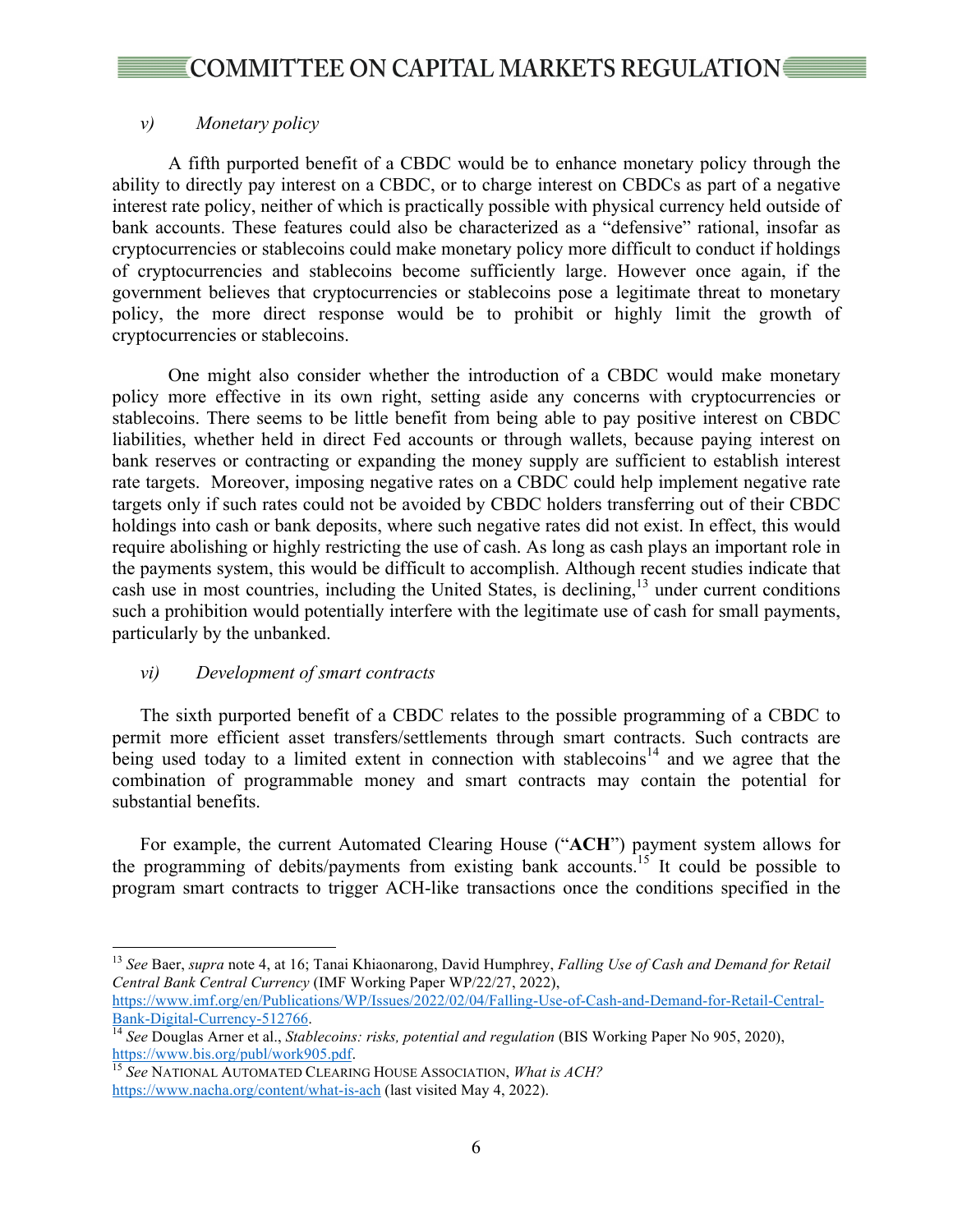# **COMMITTEE ON CAPITAL MARKETS REGULATION** ₹

smart contract have been met.<sup>16</sup> ACH transactions, however, are not immediate and contain counterparty and settlement risks.<sup>17</sup> Smart contracts leveraging programmable money like a CBDC are not subject to these risks and could thus increase the efficiency of transactions and lower the above mentioned risks associated with the current systems.<sup>18</sup>

We would, however, question the necessity of a CBDC to realize this goal when other forms of digital assets, such as tokenized commercial bank money, could be developed for use in smart contracts.<sup>19</sup> Converting money into a programmable form could be a major new step in smart contract evolution, and the possible benefits could be substantial, but it is unclear that a CBDC is necessary to realize these benefits. We support further investigation into this question.

In summary, the case for substantial benefits from a CBDC has yet to be made.

## **3. Conclusion**

We find that the principal benefits advanced in favor of a CBDC are either uncertain or achievable by other means. Conversely, the potential for a CBDC to diminish the market's role in intermediating funds through the private banking sector, and thus increase the government's and particularly the central bank's - role therein, seems very undesirable. It is therefore our position that as of the present time the costs associated with the introduction of a CBDC outweigh its uncertain benefits. While we favor further research and discussion of a CBDC, we are skeptical that such consideration will change the calculus herein described.

*[remainder of this page intentionally blank]*

 <sup>16</sup> *See* Peter Lone et al., *Using Distributed Ledger Technology for Payment Directories*, FEDS NOTES (Feb. 3, 2022), https://www.federalreserve.gov/econres/notes/feds-notes/using-distributed-ledger-technology-for-payment-

directories-20220203.htm.<br><sup>17</sup> *See What are ACH Payments and How do ACH Payments Work?*, SQUARE (Jan. 13, 2022), https://squareup.com/us/en/townsquare/ach-payments.

<sup>&</sup>lt;sup>18</sup> See Phillip Sander, *Will Blockchain Replace Clearing Houses? A case of DVP Post-Trade Settlement*, FORBES (Dec. 2, 2020), https://www.forbes.com/sites/philippsandner/2020/12/02/will-blockchain-replace-clearinghouses-acase-of-dvp-post-trade-settlement/?sh=72f0bf408fb5. <sup>19</sup> *See id.*